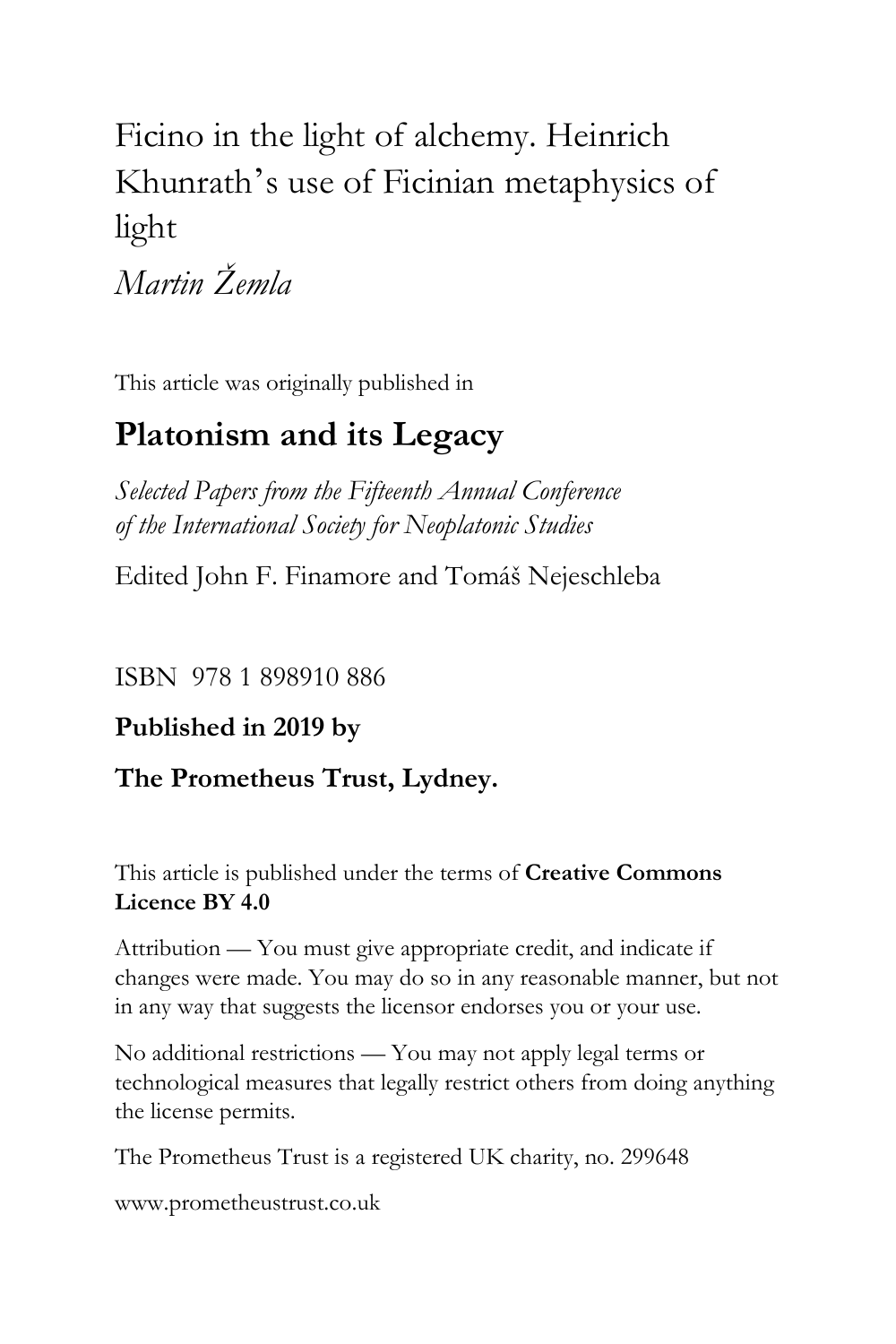## Ficino in the light of alchemy. Heinrich Khunrath's use of Ficinian metaphysics of light<sup>[1](#page-1-0)</sup>

### Martin Žemla

#### 1. Introduction

i,

Heinrich Khunrath (1560-1605) is an important  $16<sup>th</sup>$ -century Paracelsian physician, alchemist, and theosopher. $\frac{3}{7}$  Born in Leipzig, he obtained his doctoral degree in Basel in 1588. He came to Prague in 1591, after he had been appointed personal physician to the Czech nobleman William of Rosenberg, and remained there until the latter's death in 1592. In 1595, Khunrath published the first edition of his *Amphitheatrum sapientiae aeternae* in a limited number of copies. Equipped with four impressive alchemical and theosophical engravings, the book was, formally, a peculiar commentary on a selection of Biblical quotations from the Books of Wisdom and Proverbs. This rather thin and rare publication was to be superseded by a greatly expanded posthumous edition of the *Amphitheatre* in 1609. This much more influential edition included nine engravings with plentiful inscriptions. Between these two editions, Khunrath managed to compose a half dozen other works, showing his keen interest in Paracelsian medicine (*Quaestiones tres per-utiles*, 1607) and spiritual alchemy, or theo-alchemy (besides the *Amphitheatre*, his *Confessio de Chao physico-chemicorum catholico*, 1596, the *Symbolum Physico-Chymicum*, 1598, and *De igne magorum*, 1608), as well as his practical laboratory skills (the remarkable *Treuhertzige Warnungs-Vermanung*  appended to the *Von hylealischen Chaos*, 1597, and the *Wahrhafftiger Bericht vom philosophischen Athanor*, 1599). As his works reveal, his chief concern was to bring into hermeneutical unity the "three Divine Books", i.e. the Bible, nature, and man, as contexts in which God has revealed himself, while showing the manifold layers and modes in

<span id="page-1-0"></span><sup>&</sup>lt;sup>1</sup> This study is a result of the research funded by the Czech Science Foundation as the project GA ČR 14-37038G "Between Renaissance and Baroque: Philosophy and Knowledge in the Czech Lands within the Wider European Context".

<span id="page-1-1"></span><sup>&</sup>lt;sup>2</sup> This paragraph draws on complementary essays to the new Czech annotated edition of *Amphitheatrum* (2017) on which the author of the present paper was collaborating. See Khunrath (2017) 433 ff.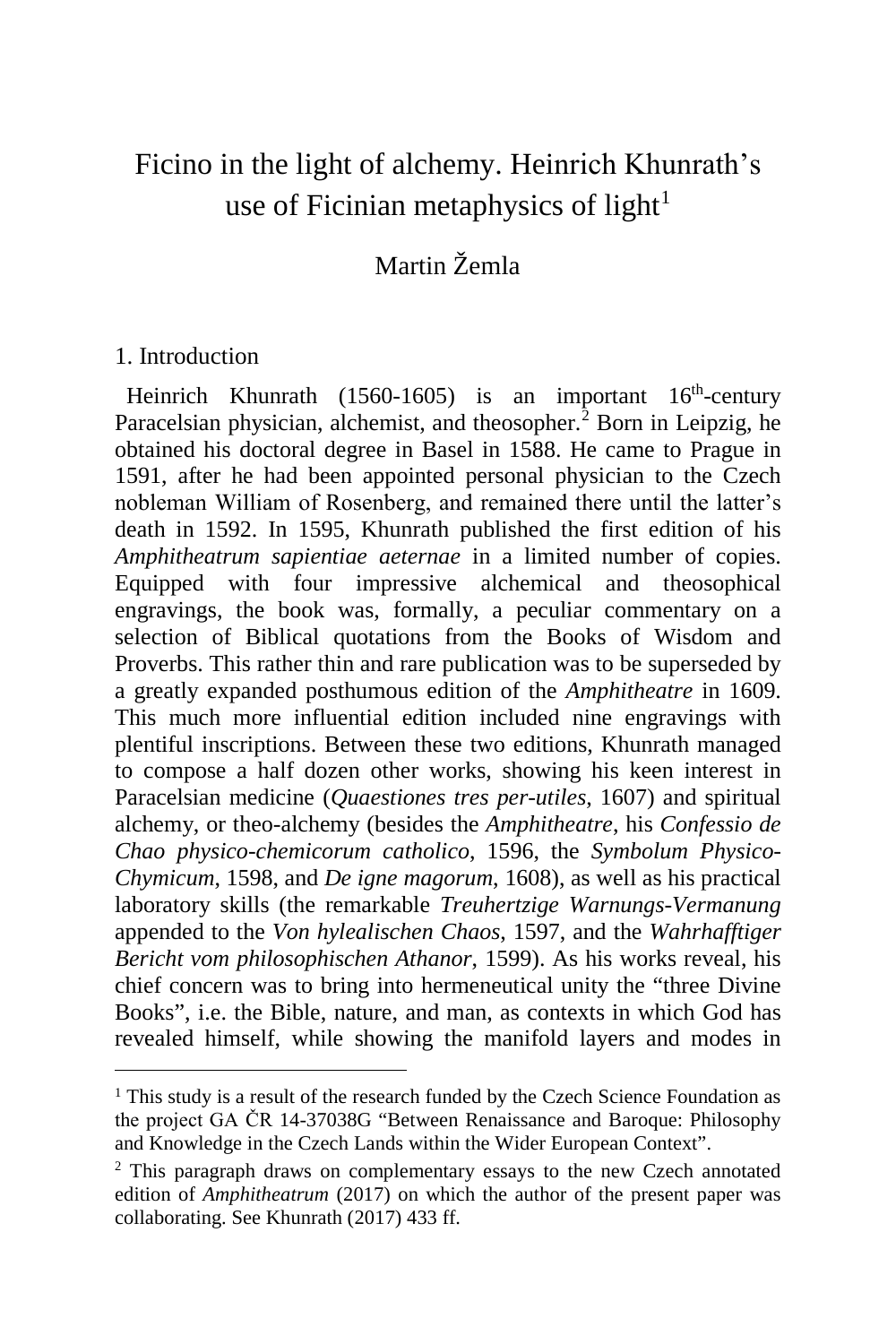which they must be "read", or studied. Though often treated as an alchemist, Khunrath's ultimate goal is not situated in the realm of the transmutational or medicinal alchemy: his aim is rather spiritual, the deification of man, as he says.<sup>[3](#page-2-0)</sup> Thus, his work can be classified as a "mystical branch of alchemical thought",<sup>[4](#page-2-1)</sup> or as a "Christian" theosophy"[5](#page-2-2) and one of the preludes of the Rosicrucian manifestos.

#### 2. Fire and light

 One of the distinct features of Khunrath's works is the great importance and symbolic value he attaches to fire. Fire gave name to one of his major works, *De igne magorum*, where it is invoked as a "natural-artificial god of alchemists" (*Deus Physico-Artificialis Chymicorum*). In Khunrath's book on the alchemical furnace, it is presented as a gift donated by Nature to humankind, the eminent instrument to investigate "natural things" which, after all, contain "natural fire" in themselves.[6](#page-2-3) Similarly, the *Amphitheatre* lauds fire as the "most skilful and wise interpreter" that "announces God".[7](#page-2-4) Indeed, God himself is "fire and spirit".<sup>[8](#page-2-5)</sup> And fire is also the element expected to bring about the final, eschatological "remelting" and purifying of the "heaven and earth", their transformation into their new, "crystalline" form.[9](#page-2-6) A moment, by the way, which Khunrath envisaged to be very close in his own "fiery times".[10](#page-2-7)

 Such a role of fire is certainly interesting, though, at least to some extent, it may not come as a surprise. Khunrath was, after all, active in the field of alchemy, and its essential part was, of course, a diligent and skilful "work of fire". It is not my intention here, however, to deal with Khunrath's obvious predilection for fire, but to take a closer look

i,

<sup>3</sup> Khunrath (1609) com. 157.

<span id="page-2-1"></span><span id="page-2-0"></span><sup>4</sup> Principe - Newman (2001) 387.

<span id="page-2-2"></span><sup>5</sup> See e.g. Hanegraaff (2006) 260 and 321, s.v. "Dorn"; Figala - Priesner (1998) 113, s.v. "Dorn"; Faivre (2000) 7.

<span id="page-2-3"></span> $6$  Khunrath (1615) 5 and 54.

<span id="page-2-4"></span><sup>&</sup>lt;sup>7</sup> Khunrath (1608) 2; idem (1609) com. 66 and 65 (in the case of the *Amphitheatre*, the quotations follow the second edition, giving the number of the relevant "commentary", or in case of the final "Epilogues" and "Introductions", the page).

<span id="page-2-5"></span><sup>8</sup> Khunrath (1597), 67.

<span id="page-2-6"></span><sup>9</sup> Khunrath (1597), 77; cf. Rev 4:6; 21:11; 22:1.

<span id="page-2-7"></span><sup>10</sup> Khunrath (1615) 6: *in diesem unserm fewrigen Seculo…*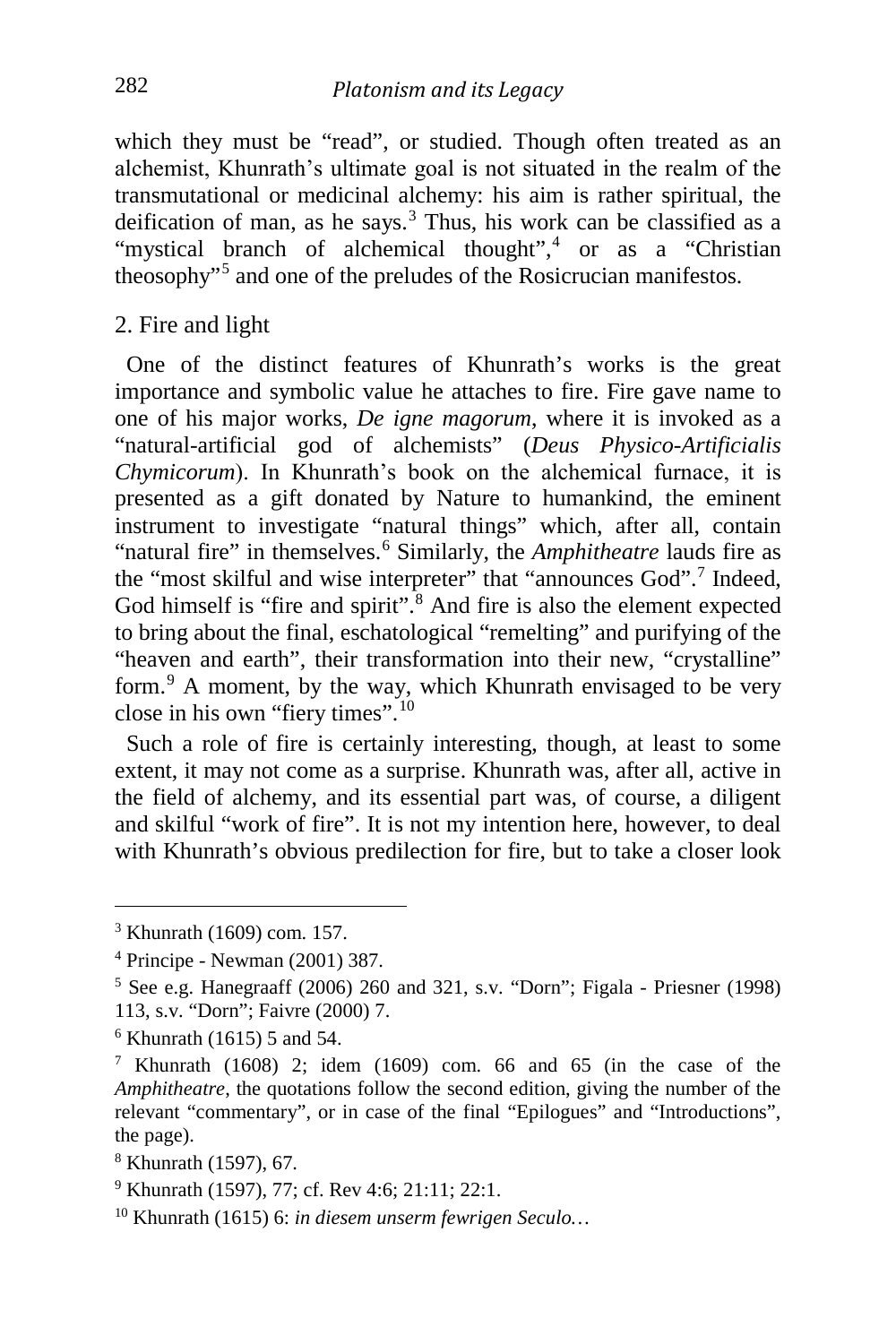at another motif which is essentially connected with it, namely, light. $11$ I believe, the role of light is, as a matter of fact, more significant and more systematically incorporated in his thought than one might assume at first sight.

 The fact that light played an important role in the Early Modern alchemical tradition is no big news. Urszula Szulakowska has scrutinized this in her book *Alchemy of Light*, published in 2000. Quite naturally, she also came across Khunrath in this context, and she sketched his sources, naming John Dee (1527-1629), Paracelsus (Theophrastus von Hohenheim, 1493-1541), Pico della Mirandola  $(1463-1494)^{12}$  $(1463-1494)^{12}$  $(1463-1494)^{12}$  and Agrippa of Nettesheim (1486-1535). Plus additional names, as Giambattista della Porta (1535-1615), Hermolao Barbaro (1454-1493), Johannes Trithemius (1462-1516) and Johannes Pontanus (1571-1639), as authorities on which Khunrath relies in his book on fire  $^{13}$  $^{13}$  $^{13}$ 

 However, one author remained omitted in this context, a name that I believe deserves to be mentioned: Marsilio Ficino  $(1433-1499)$  $(1433-1499)$  $(1433-1499)$ .<sup>14</sup> It is my intention to point, firstly, to some significant moments of Ficino's metaphysics of light and, secondly, to show that it has served, directly or indirectly, as a foundation for the theosophical thought of Khunrath. Although at least one alchemical work was later falsely ascribed to Ficino, and although alchemical motifs are, indeed, present in his work (some of them, perhaps, having been adopted by Khunrath<sup>15</sup>) – the most intimate point of contact between the alchemist and theosopher

<span id="page-3-0"></span><sup>&</sup>lt;sup>11</sup> Such a connection is rather obvious. How interwoven fire and light were for Khunrath, is evident e.g. from his often used notion of the "sparkle" which is at the same time a "fiery sparkle of the soul" and the "sparkle of the light of nature"; see Khunrath (1597) 54, 63, 65 f., 94 et al. Similarly, we could mention Khunrath's predilection for the Biblical *Urim* (Ex. 28:30), which he conjoins with divine light and fire; see Khunrath (1609), com. 89; idem (1608) 9, 73, 89*.*

<span id="page-3-1"></span><sup>12</sup> According to Szulakowska (2000) 91, Khunrath dedicated his *Von hylealischen Chaos* to Pico. In fact, the "dedication" (which is no dedication at all) concerns only one page in the end of the foreword (cf. also Khunrath (1609) com. 261.

<span id="page-3-2"></span><sup>13</sup> Szulakowska (2000) 95, 99.

<span id="page-3-3"></span><sup>&</sup>lt;sup>14</sup> Szulakowska discusses Ficino in various contexts, but not the relation of his metaphysics of light to Khunrath.

<span id="page-3-4"></span><sup>15</sup> For Ficino's important identification of the *quinta essentia* and *spiritus mundi* see Ficino, *De vita coelitus comparanda*, 3, in: idem (1576) 535; (1998) 254-256; cf. Newman - Grafton (2001) 24; Matton (1993) 123-192. For allusions to this notion see e.g. Khunrath (1609), com. 223, 261 and "Isagoge", II, 195; idem (1597) 84 and 200; cf. also Töllner (1991) 124 f. and Forshaw (2011).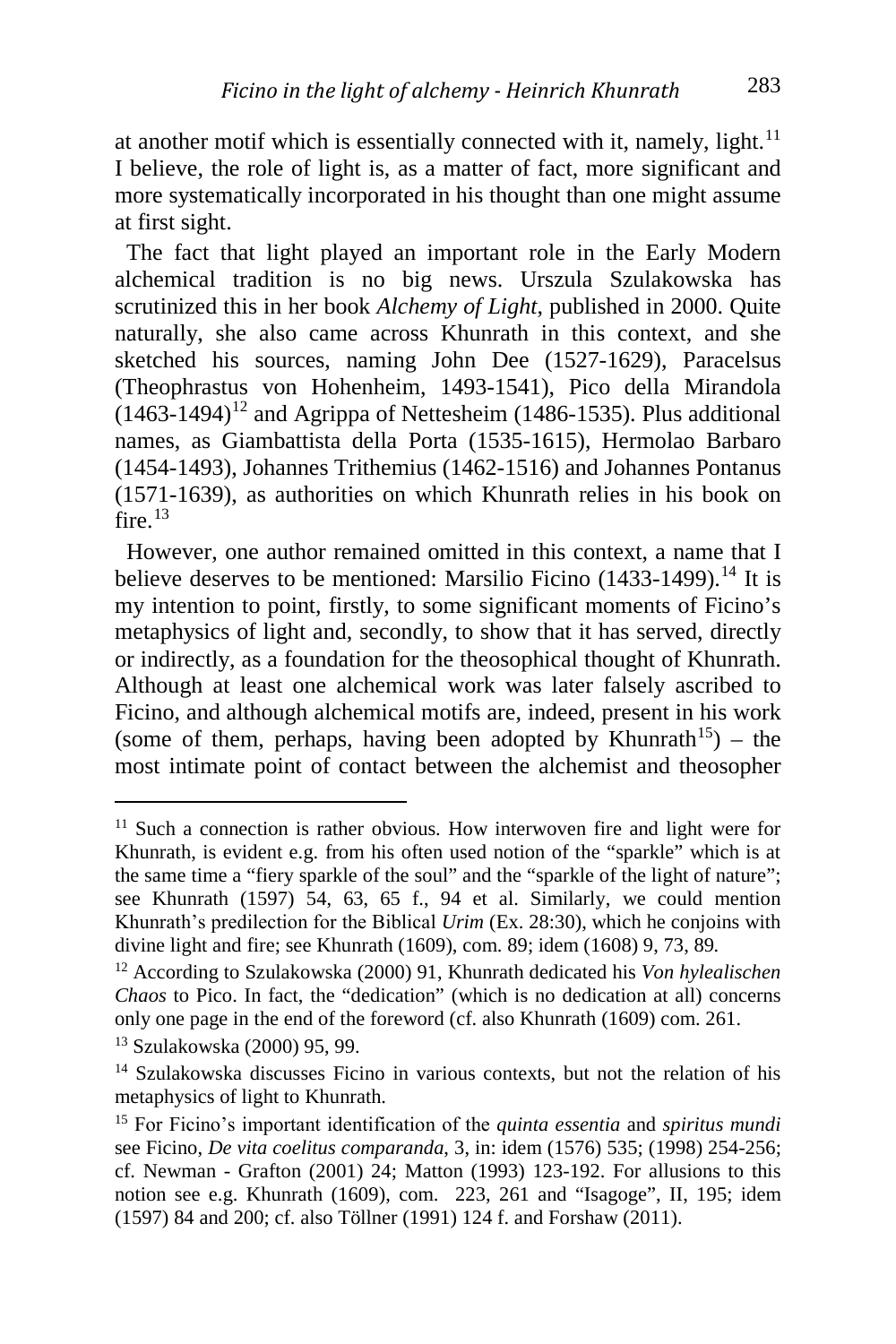Khunrath and the Platonist Ficino is, I believe, the metaphysics of light.

3. Ficino's metaphysics of light

 Ficino dedicated more than one treatise to the metaphysics of light and solar symbolism explicitly.<sup>[16](#page-4-0)</sup> Demonstrably, these topics had caught his interest since his youth<sup> $17$ </sup> to play a crucial role throughout his mature works.

 Ficino hints at certain optical phenomena, such as, for example, the *camera obscura*, refraction of light in water, and the ability of concave burning mirrors to concentrate the heat of sun beams. Yet, what matters to him is not their physical investigation but allegorical interpretation of observations: his aim is to show the relation between the outer world and inner experience, to inquire into light as a means to achieve knowledge and bliss.<sup>[18](#page-4-2)</sup> Moreover, for him, light is not a mere instrument of theoretical interpretation. In his view, its scrutiny and observation deeply transform the soul and the subtle-body (the "spirit", mediating, as the most sublime matter, between body and soul) of man. Ficino does not take light for an immaterial entity alone, for him it is "divine": "God himself is an immense light dwelling in itself" and "light is a visible divinity (*numen*), referring to God and leading us gradually to morality and to divine things".[19](#page-4-3)

 At the same time, light is also the first and the noblest creature of God: $^{20}$  $^{20}$  $^{20}$  not as visible light, but as an intelligible light that "immediately radiates" from the "more than intelligible" divine light. From its most sublime form down to the lowest, light interconnects the whole world while manifesting itself in various ways on various levels.

 Of course, the most eminent source of light in this world is the Sun. Yet sunlight is very specific, according to Ficino.

 Each "star" has its own natural light. But this light is very weak and invisible to us; it is "dark", so to speak. Even the strong visible light of

<span id="page-4-0"></span><sup>16</sup> Namely, his *De lumine* (1492) and *De sole* (1494), working upon previous works *Quid sit lumen* and *De comparatione solis ad Deum*.

<span id="page-4-1"></span><sup>17</sup> Cf. Garin (2007) 230; Matton (1981) 33.

<span id="page-4-2"></span><sup>18</sup> Cf. Matton (1981) 34 f.

<span id="page-4-3"></span><sup>&</sup>lt;sup>19</sup> Ficino, *De lumine* 16 (heading). Cf. the 8<sup>th</sup> engraving of *Khunrath's Amphitheatre*, the "School of Nature", where light radiating from God is pictured, bearing the inscription: *cum numine lumen, et in lumine numen*. 20 Ficino, *De sole* 10.

<span id="page-4-4"></span>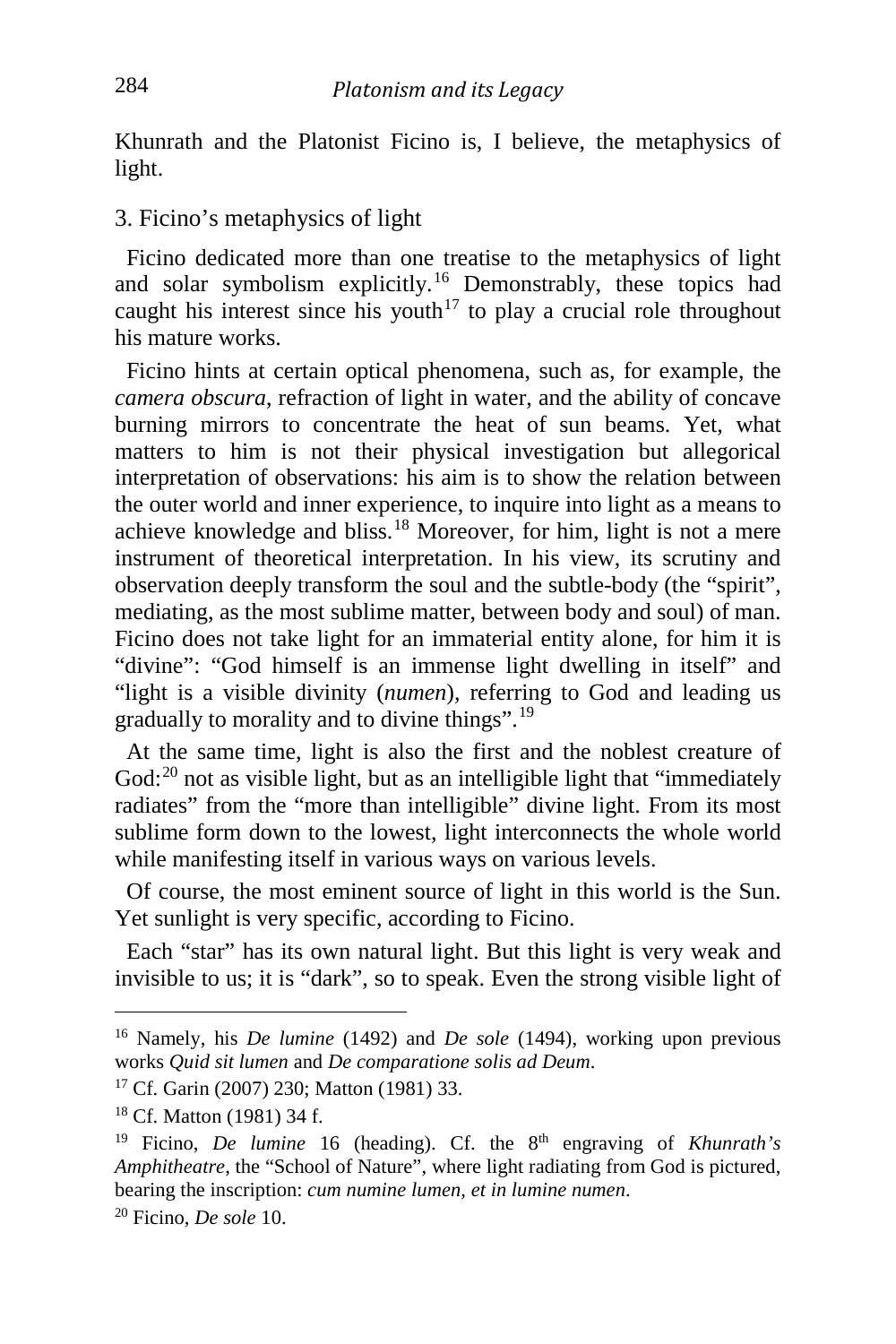the Sun does not come from the Sun itself, but was added "from above", from "God himself".<sup>[21](#page-5-0)</sup> This divine light from the Sun spreads through many stars upon which the Sun is shedding the light they lack in themselves, and through them, the Sun is also diffusing its animating, forming powers. $^{22}$  $^{22}$  $^{22}$ 

Now, it is clear that the nature of solar rays differs radically from rays of common earthly lights:

*De vita coelitus comparanda* 16[23](#page-5-2)

For they are not inanimate like the rays of a lamp, but living and perceiving, since they shine forth through the eyes of a living body, and they bring with them marvellous gifts from the imaginations and minds of the celestials. They are not unanimated as the rays of lamps; rather, they are living and perceiving as eyes shining in living bodies. They bring gifts, power and force from divine imagination and from the minds… (tr. Kaske - Clark)

The Sun itself is an "eternal, all-seeing eye".<sup>[24](#page-5-3)</sup>

 Thus, all light from the Sun as well as from stars is not only a natural image of the invisible divine intellective light, but it is divine – not in a sense of analogy, but really, through its origin. Light is not just an image of knowledge, but its cause.<sup>[25](#page-5-4)</sup> Light is a link between spiritual and corporeal realm, a "bond of the world" (*vinculum universi*). Similarly to the spirit, it is a mediator between the body and the soul.<sup>[26](#page-5-5)</sup>

 The description of light in Ficino's commentary on Plato's *Timaeus* summarizes in a complex way his concept of the world as a living, animated being, where light plays an important role:

*In Timaeum commentarium* 37[27](#page-5-6)

Being corporeal and possessing unlimited power, light fills all things instantaneously without ever becoming tainted. To

<span id="page-5-0"></span>i, <sup>21</sup> Ficino, *De sole* 11; cf. idem, *Appendix commentariorum in Timaeum* 20, in: Ficino (1576) 1468.

<span id="page-5-1"></span><sup>22</sup> Ficino, *De sole* 2 and 6.

<span id="page-5-2"></span><sup>23</sup> Ficino (1576) 553; (1998) 323.

<span id="page-5-3"></span><sup>24</sup> Ficino, *De sole* 6.

<span id="page-5-4"></span><sup>25</sup> Ficino, *De sole* 12.

<span id="page-5-5"></span><sup>26</sup> Ficino, *De lumine* 9 and 11.

<span id="page-5-6"></span> $27$  Ficino (1576) 1462; (2010) 80 f.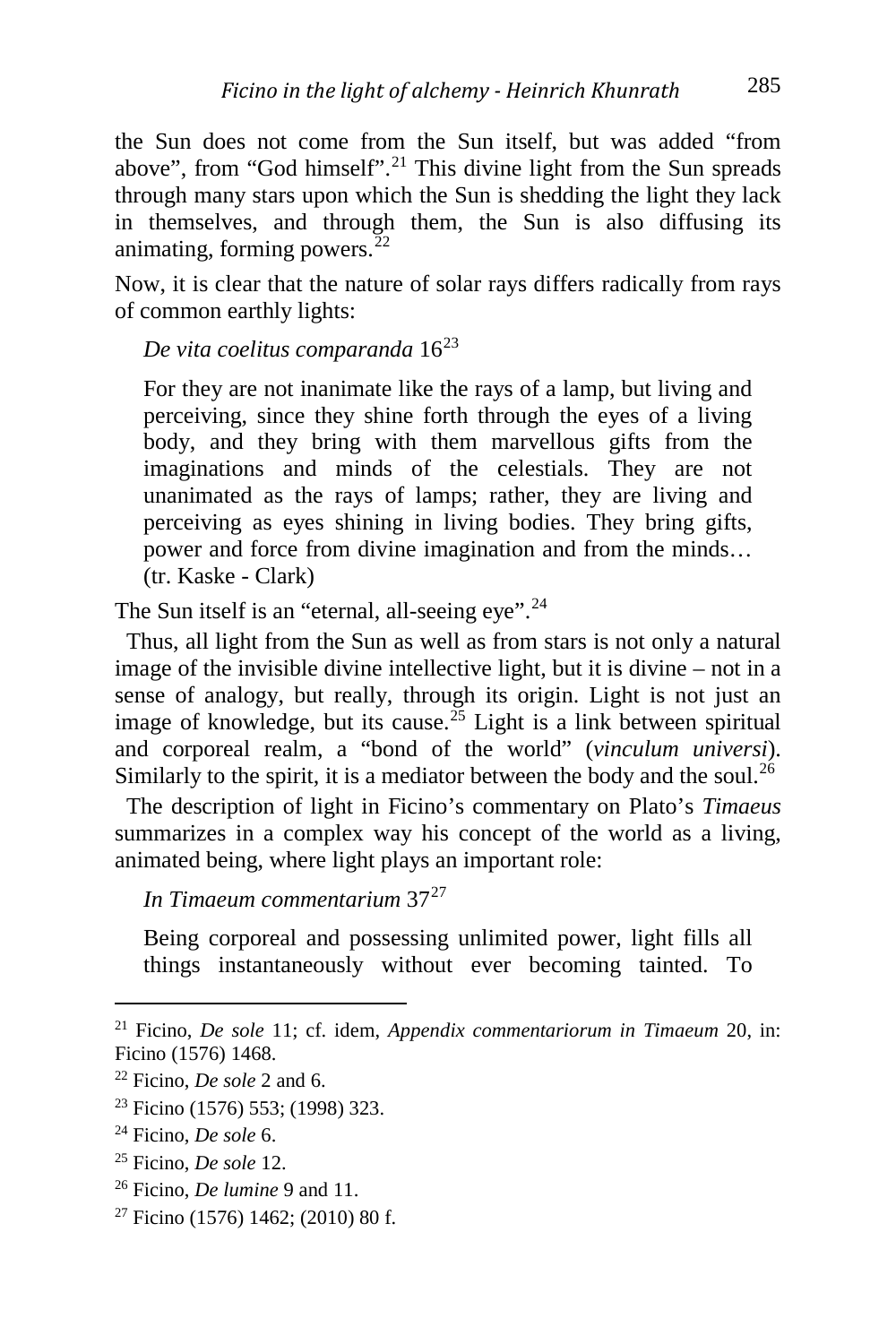everything it gives birth, life, movement, and expression. There is thus nothing more divine than this light. It is wholly within the Sun and wholly within the firmament, but in the Sun it is concentrated, while in the firmament it is diffused. […] Yet in addition to this light which is apparent to the eyes there is another light which lies hidden within the whole fabric of the heavens, within the more exalted stars, and within the Moon. [...] The manifest light comes from the Sun and passes through all things, and in a similar way the unmanifest light comes from the firmament and passes through all things. […] light is the spirit and image of the world-soul, diffusing the life of the world-soul and its perceptive faculties and its powers throughout all the limbs of this world-being. The head of this being is the firmament [… it] moves through all things by means of its starry eyes. Its heart is the Sun, which holds and unfolds the fullness of its life-giving power. Its liver is the Moon, which spreads its natural vigour through all things. $^{28}$  $^{28}$  $^{28}$  (tr. Farndell)

#### 4. Khunrath's Sun and light

 Now, let us turn to Heinrich Khunrath whose speculations reflect, or presuppose, Ficino's concepts. If Khunrath knew them directly, or perhaps via other sources, as Paracelsus or Agrippa, is another question. We know Khunrath was quoting from Ficino's translation of the *Corpus Hermeticum* in his *Amphitheatre*, [29](#page-6-1) and some hints let us suppose that his reading of the Florentine Platonist was not limited to this.

 When we turn our attention to Khunrath's *De igne magorum* it will reveal some motifs and notions common to both authors. In this work, Khunrath promises to teach a "philosophical doctrine of the light of

<span id="page-6-0"></span> $28$  The triad head – heart – liver stems from medical context in which these three parts played an important role. They were also connected with three different "spirits": *spiritus naturales* (liver and stomach; the most material spirits), *spiritus vitales* (heart), *spiritus animales* (head; the most sublime spirits responsible for the transmission of perception and acts of will). Ficino elaborates on this theory (and practice) in his *De vita libri tres* (1489).

<span id="page-6-1"></span> $29$  Khunrath (1609) com. 336. The quotation is from the beginning of the "Mercurii Trismegisti Liber de potestate" in Ficino's *Pimander*, i.e. his translation of the *Corpus Hermeticum* (1471).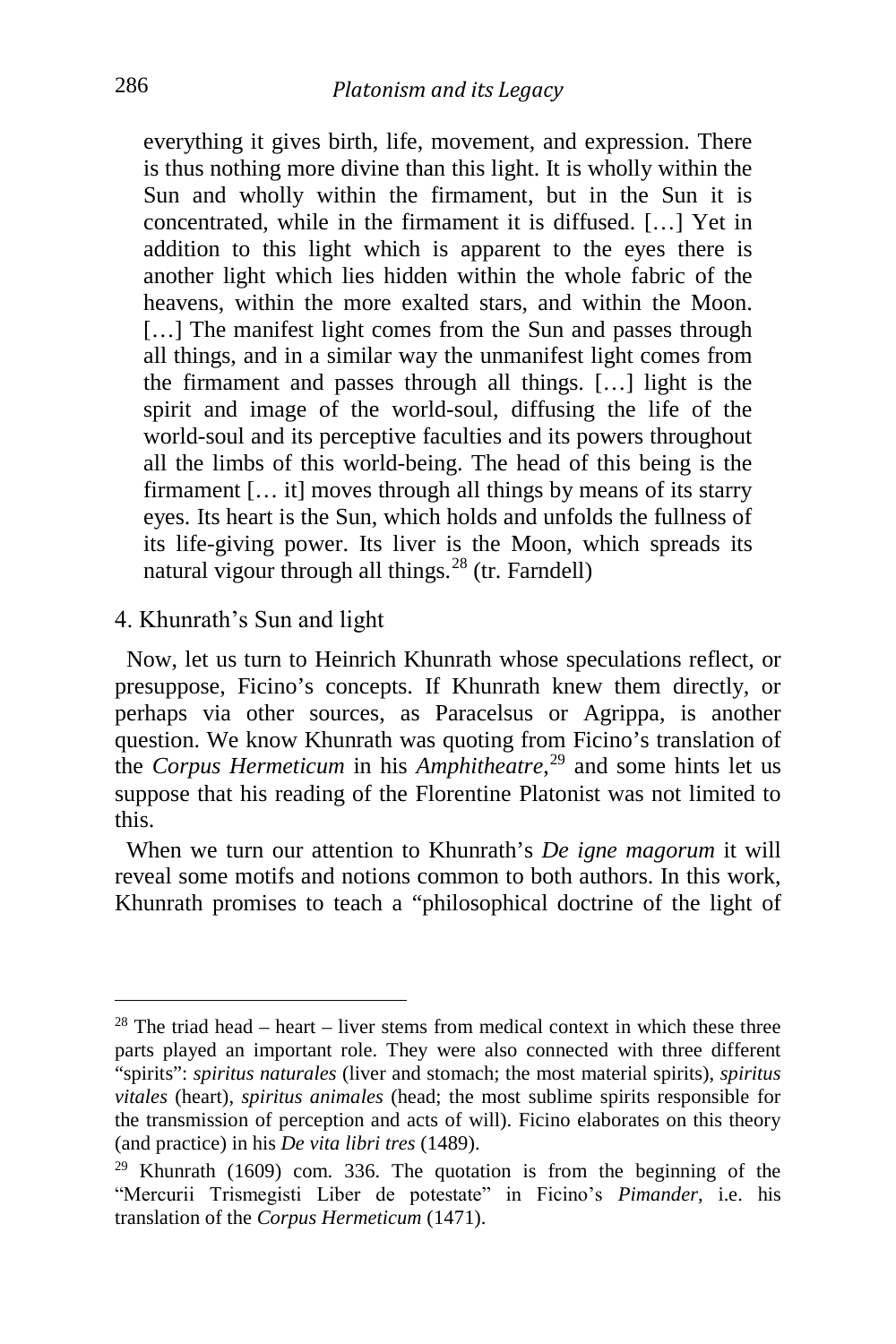Sun".[30](#page-7-0) He resorts not only to some Classical and Biblical *loci* to find support, but mainly to two Renaissance authors, Agrippa of Nettesheim and Paracelsus: Agrippa's *Occult Philosophy* is mentioned four times with explicit references,  $31$  while Paracelsus' name appears a dozen times, with references to ten distinct texts.<sup>[32](#page-7-2)</sup> But as far as they relate to the metaphysics of light, they can be, basically, reduced to what we find in Ficino, and sometimes they draw on him directly. Such is the case of the explicit reference to chapter 32, book 2 of the *Occult Philosophy*, which, in fact, tacitly quotes Ficino's *De sole* 6, including his opinion that "many of the Platonists located the soul of the world chiefly in the Sun".<sup>[33](#page-7-3)</sup> And as another example, Khunrath mentions the words of Paracelsus that "the Sun produces fruits of all elements, so as a hen sits on its eggs", but again, a similar statement can be found in Ficino, only in the context of his metaphysics of light. $34$ 

<span id="page-7-3"></span><sup>33</sup> Khunrath (1608) 32.

<span id="page-7-0"></span><sup>30</sup> Khunrath (1608) 9: *Quod diligenter notandum propter doctrinas de Igne Solari sequentes philosophicas, welches fleißig in acht zunemmen wegen nachfolgender Philosophischen Lehre vom Sonnen Fewer.* 

<span id="page-7-1"></span> $31$  Khunrath (1608) 29-31, refers to the book I, chap. 5; book II, chap. 21 and 32 of the *De occulta philosophia*.

<span id="page-7-2"></span><sup>32</sup> Khunrath (1608), 26-28, 59-61, 72, 74, 79-81, gives following references: *De natura rerum* VII; Commentary on the 14th *Aphorism o*f Hippocrates; *Philosophia sagax* I,6 and IV,5; *Labyrinthus medicorum errantium* 4; *Liber de tempore laboris et requiei*; "Concerning Simple Fire" (in "Concerning the Spirits of the Planets"); *Archidoxa* X; *De thermis piperinis* VII; *Liber Paragranum* 3. These texts are mostly concerned with fecundating power of elemental fire; cf. Szulakowska (2000) 98 and note 30 with details on the quotations from Paracelsus.

<span id="page-7-4"></span><sup>34</sup> Cf. Ficino (1576) 571; (1998) 386: *Subicit Magus terrena coelestibus, immo inferiora passim superioribus, ut proprias ubique feminas suis maribus fecundandas … ut ovum ipsum gallinae fovendum*). On other occasions, Ficino uses the analogy of eyes emitting visual rays and stars emitting their luminous rays, hinting at a similar example for an egg and explaining that it is action at a distance of the animating rays. Cf. Ficino (1576) 544; (1998) 290; *Theologia Platonica* 13,4, in: Ficino (1576) 300; *Apologia* 116, in: Ficino (1576) 574; (1998) 400. In the *Apologia*, Ficino explains that heaven "gave life and a vivifying look to the ostrich" (*dedit avi strutho vitam aspectumque vivificum*; while Kaske - Clark translate *strutho* as "to the sparrow", emendation is needed here, because Ficino obviously means *strutii*), i.e. the rays by means of which the heaven "does not have intercourse with its wife [i.e. the Earth]; but by the rays of its stars alone as if with the rays of its eyes, it illuminates her on all sides; it fertilizes her by its illumination and procreates living things" (*solis siderum suorum quasi oculorum radiis undique lustrat uxorem; lustrando fecundat procreatque viventia*; tr. Kaske - Clark).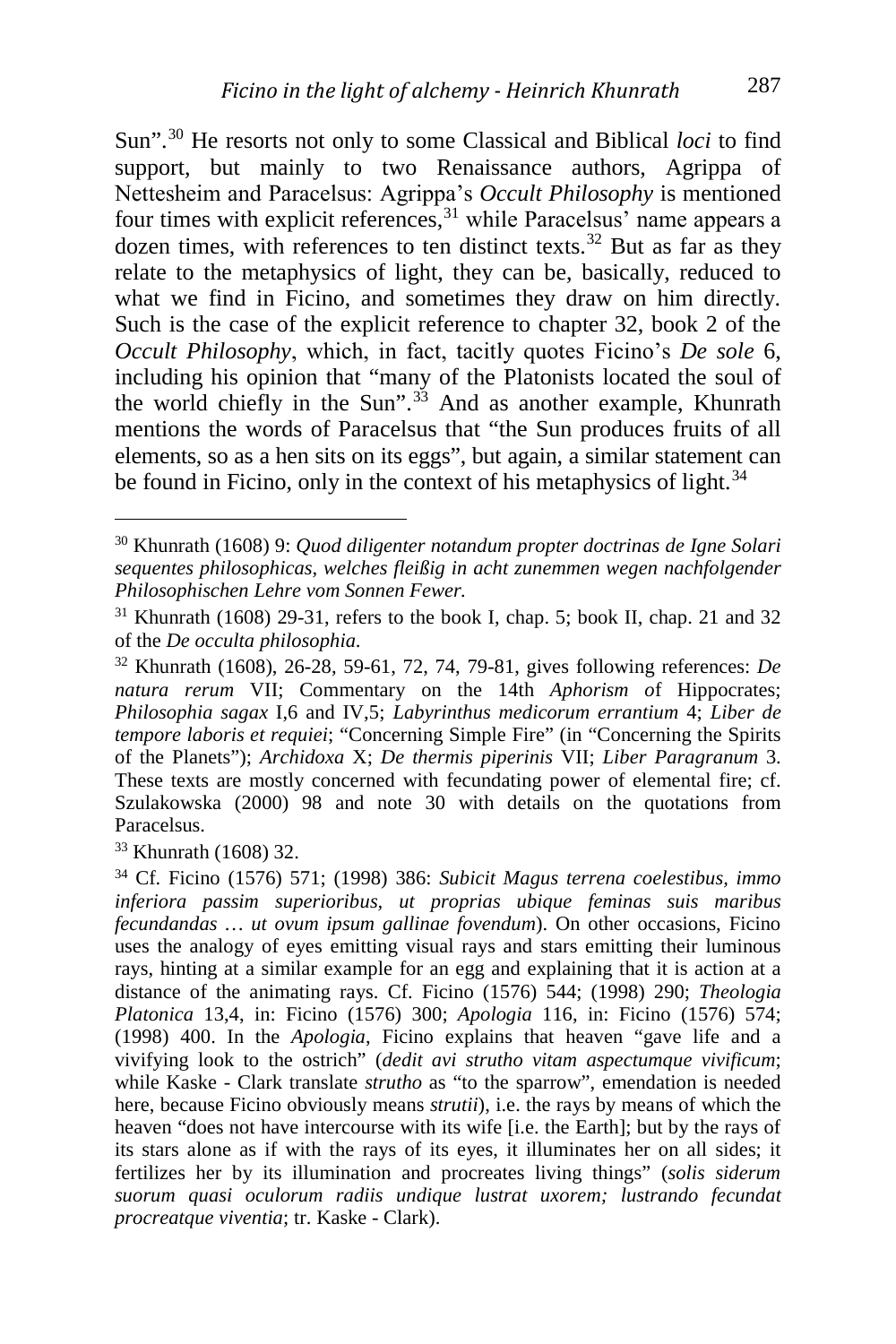In fact, Khunrath's overall conception of the divine Sun and its divine light seems to stem from Ficino primarily. Like Ficino, Khunrath calls the Sun the heavenly "Phoebus" and the "visible eve".<sup>[35](#page-8-0)</sup> and in his somewhat talkative manner he says:

#### *De igne magorum* 32

[The Sun is the] visible, fiery, catholic, i.e. universal instrument by which God […] was universally and in all manner naturally working in the catholic laboratory of the great world since the moment of the Creation and by which he is mightily working even today.[36](#page-8-1)

 God is working in the lower world through the Sun, its heat and powers. This enables its practical use for those who understand it. Khunrath suggests repeatedly the fire of the alchemical work is ignited by means of a burning mirror. The fire set aflame this way has substantially different qualities than any terrestrial fire, as Khunrath says with reference to the fire of Roman Vestal virgins, as Ficino also pointed out in the same context in his *De lumine*. [37](#page-8-2) Such a fire is vivifying.[38](#page-8-3) This is no allegory or symbol but the real instrument of the alchemical *opus* – as testified, for example, by the large collection of burning mirrors once present in the imperial *Kunstkammer* of Rudolf II. Here, I believe, Ficino's metaphysics of light is obviously present.

 Turning to Khunrath's *Amphitheatre* we can hear similar echoes. For example, the Biblical quote (Ecclesiastes 11:7): "Light is sweet, and it pleases the eyes to see the sun", is explained by Khunrath on the grounds that:

#### *Amphitheatrum* com. 89

The highest, purest and immaculate light is God; the true light and sun of justice is Christ; the light and radiance of Wisdom is

<span id="page-8-0"></span><sup>35</sup> Khunrath (1608) 49; Khunrath (1609) com. 170. Cf. Ficino, *De lumine,*  "Prooemium" and *De sole* 6, where Apollo/Phoebus is called "an animating eye of heaven"; cf. also *De vita coelitus comparanda* 24.

<span id="page-8-1"></span><sup>36</sup> Khunrath (1608) 32: *Die Sonne ein sichtbar / Fewriges Universale Instrumentum oder Catholicher / das ist Allgemeiner werckzeug / durch welches Gott der HERR im Catholischen LABORATORIO der grossen Welt / von Erster derselben Erschaffung ahn / allenthalben und allgemein Natürlich laborirt hat wie auch noch heut zu tage Er also krefftiglich wuercket…* 

<span id="page-8-2"></span> $37$  Cf. Khunrath (1608) 20, where Roman Vestal virgins are mentioned, similarly to Ficino, *De lumine* 9 and 14, who also adduces them in relation with fire.

<span id="page-8-3"></span><sup>38</sup> Khunrath (1608) 25: *Lebendigmachende Fewer*. Also, see note 10.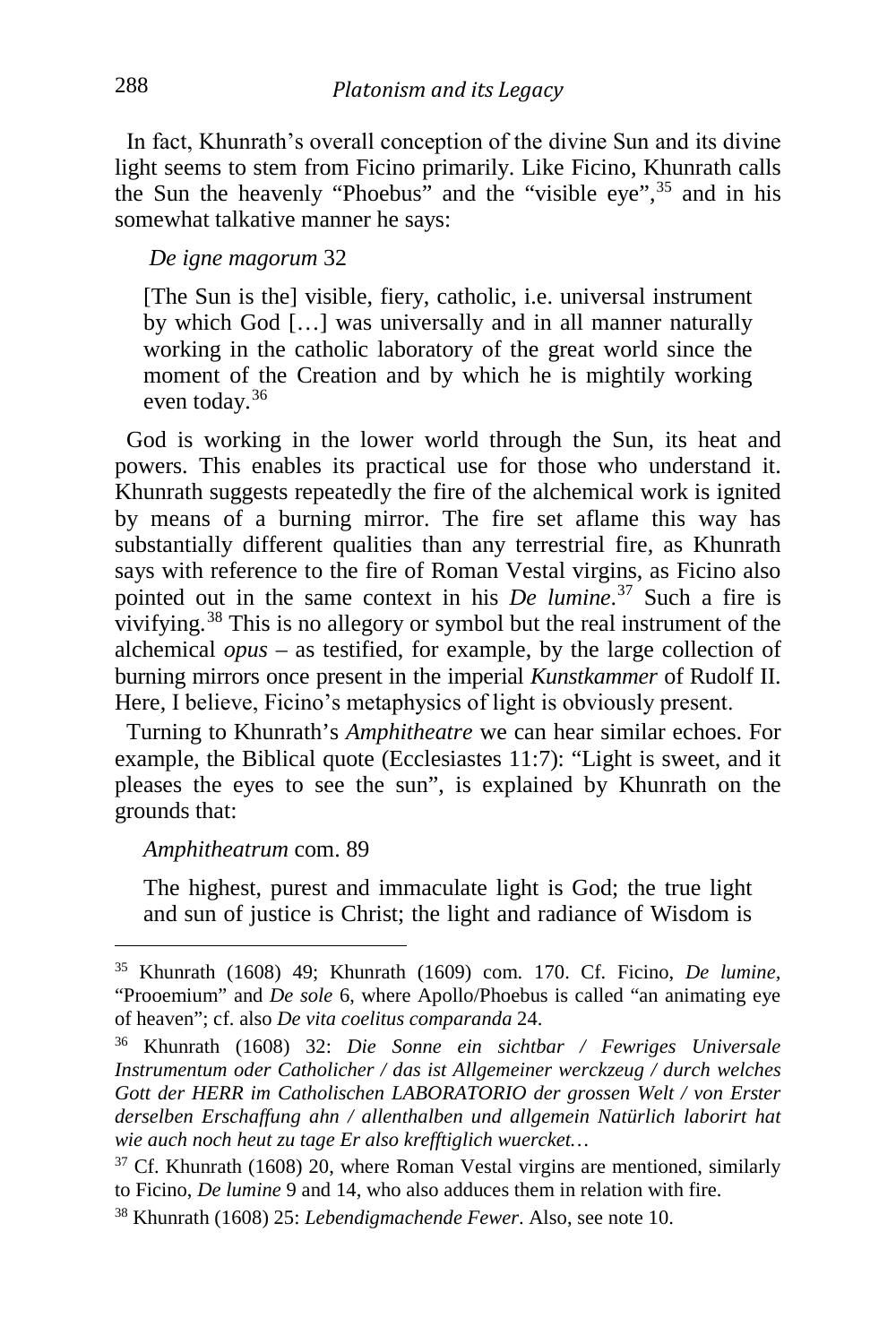the Holy Spirit. Light is an angel, light is truth, life and joy. Light is the attire and the gown of God.

And what's more,  $39$  "Wisdom [...] is being transmitted unto us through the influence, light and movement of the Sun".

 Because, as we already said, God himself is light and fire, also Divine Wisdom radiating from God is "light", and divine emanations in this world can be called "sparks" and "rays" of God.<sup>[40](#page-9-1)</sup> The "catholic sparks" or – to quote Khunrath again – the "special fiery little sparks of the catholic or universal, most secret fiery spirit of the world" are emitted through the soul of the world from the divine fire.<sup>[41](#page-9-2)</sup> One of them is also the conscience of man,  $42$  who must be "ignited by the light" and movement of the divine Sun and stimulated in love to the Good".<sup>[43](#page-9-4)</sup>

 Further evidence that Khunrath was acquainted with Ficino's work is an inscription on the fourth engraving of the *Amphitheatre*. It says: *Ne loquaris de deo absque lumine* – "do not speak of God without light".[44](#page-9-5) Similarly, at the beginning of Ficino's little work *On Sun*, we read: "we cannot speak of divine things and secrets without light"*.* [45](#page-9-6) Ficino claims the meaning of these words to be the invitation and warning "not to approach the hidden light of divine things, which we want to see or discover, without its comparison with the visible light". But, as he remarks, not "by means of rational speculations" but "by means of similes taken from light" and by means of "allegorical and anagogical spiritual exercises".

 Side note: The allegorical exegesis and the use of analogies, so familiar to all Platonists, certainly appeal also to Khunrath. He can see a "wonderful harmony" (*wunderbare harmonia*) or a "contrafactual harmony" between Christ as the Son of the microcosm, and the

<span id="page-9-0"></span><sup>39</sup> Khunrath (1609) com. 261.

<span id="page-9-1"></span><sup>40</sup> Khunrath (1609) com. 72 and 137.

<span id="page-9-2"></span><sup>41</sup> Khunrath (1609) com. 261; idem (1599) 20 f.

<span id="page-9-3"></span><sup>42</sup> Khunrath (1609) com. 254.

<span id="page-9-4"></span> $43$  Khunrath (1609) "Epilogue", 216.

<span id="page-9-5"></span><sup>44</sup> Peter Forshaw (2010) 174 refers to the Pythagorean roots of this idea and takes the *De occulta philosophia* by Agrippa of Nettesheim as likely source of the quotation.

<span id="page-9-6"></span><sup>45</sup> Ficino, *De sole* 1. The words appear in Iamblichus, *De vita Pythagorica*  XVIII,84 and XXIII,105.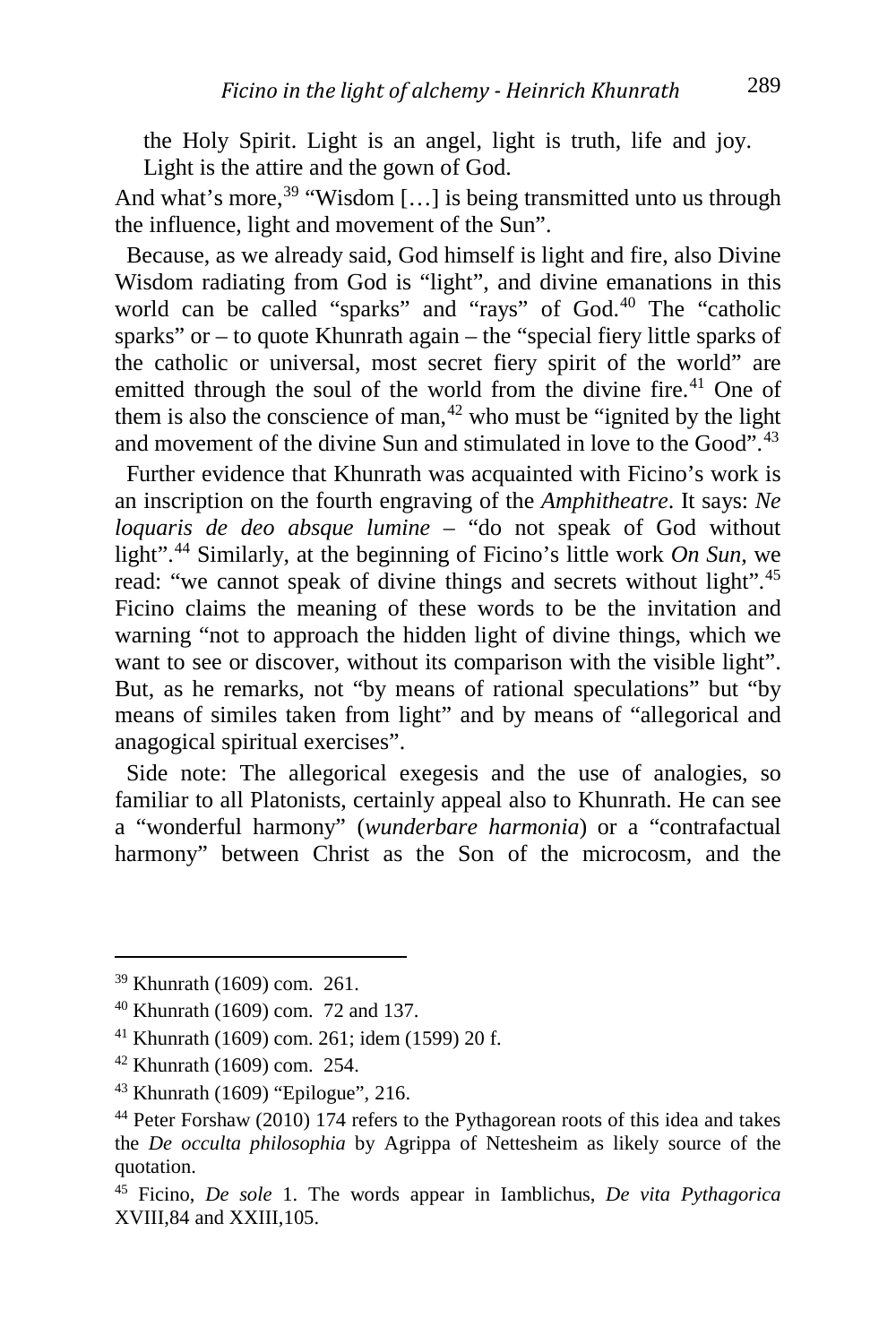Philosophers' Stone, as the Son of the macrocosm.<sup>[46](#page-10-0)</sup> But he is careful not to speak about "allegorical" interpretations, as, for him, it obviously implies something "fanciful", something not fully *real*.

#### 5. Two divine lights

 There is a specific legacy of the Ficinian metaphysics of light which can be found in Paracelsus and Paracelsians in general. It is the concept of "two divine lights", the "light of nature" and the "light of mercy $\cdots$ .<sup>[47](#page-10-1)</sup>

 In Paracelsus' view, based on the Bible, man is both "dust of the ground" and the divine "breath" (Gen 2:7), the "image of God" (Gen  $1:26$  f.).<sup>[48](#page-10-2)</sup> Both parts are worth investigating, and their examination must be done by means of two "lights" relating to each of them respectively. And what is more, both lights are "divine".

 Of course, the very notion of two lights is present also in medieval epistemology,[49](#page-10-3) but that does not seem to have had a major bearing on Paracelsus. A more significant source is Ficino and his idea of the "natural or inborn light" (*lumen naturale sive ingenitum*) and the "divine or infused light" (*lumen divinum et infusum*) as two "wings" of the soul.<sup>[50](#page-10-4)</sup> Now, the soul is a kind of light  $(lux)$ , and thus it is akin to

<span id="page-10-0"></span><sup>46</sup> Cf. Khunrath (1597) 28 and 241; on p. 287, Khunrath announces his (now lost) book *De harmonia IHSVH Christi & Lapidis Philosophorum admiranda*, dedicated to this topic; see also Khunrath (1609) com. 137 and II,197; idem (1599) 30 and 57; cf. Forshaw (2010) 171; idem (2006) 129.

<span id="page-10-1"></span> $47$  Cf. e.g. the exposition in Croll (1609) 65-70, where the influential heterodox Lutheran theologian Valentin Weigel (1533-1588) is also mentioned.

<span id="page-10-2"></span><sup>48</sup> Paracelsus (1922 ff.) XII, 287 f.

<span id="page-10-3"></span><sup>49</sup> See e.g. Tauler (1910) 329,15 ff. (Predigt 61); Thomas Aquinas, *Expositio super Isaiam ad litteram* I,1: *lumen naturae* – *lumen gratiae* – *lumen gloriae*; Luther, *De servo arbitrio*, idem (1883 ff) XVIII,785.

<span id="page-10-4"></span><sup>50</sup> Ficino, *De amore* IV,4-5, in: idem (1576) 1332 f.; (1964-1970) 172 ff.; cf. *De sole* 11. For the two lights, "natural" and "spiritual", see idem, *De raptu Pauli*, in: idem (1576) 705; cf. Albertini (2002) 216 f. See also Ficino's letter to Paolo Orlandini (November 13, 1496), in: Ficino (2000) 487: *Duplicem esse mentis nostrae processum: alterum quidem naturalem, alterum vero supra naturam, quem proprie nominamus excessum. In illo quidem processu intellectus luce quadam naturaliter insita voluntatem ducit quasi comitem.* [*…*] *In hoc autem excessu nova lux virtusque infusa divinitus non prius intellectum divino splendore complet quam amore mirifico accenderit voluntatem.* – W.-E. Peuckert chose the motif of the two wings of the soul as hermeneutical key in his *Pansophie. Ein*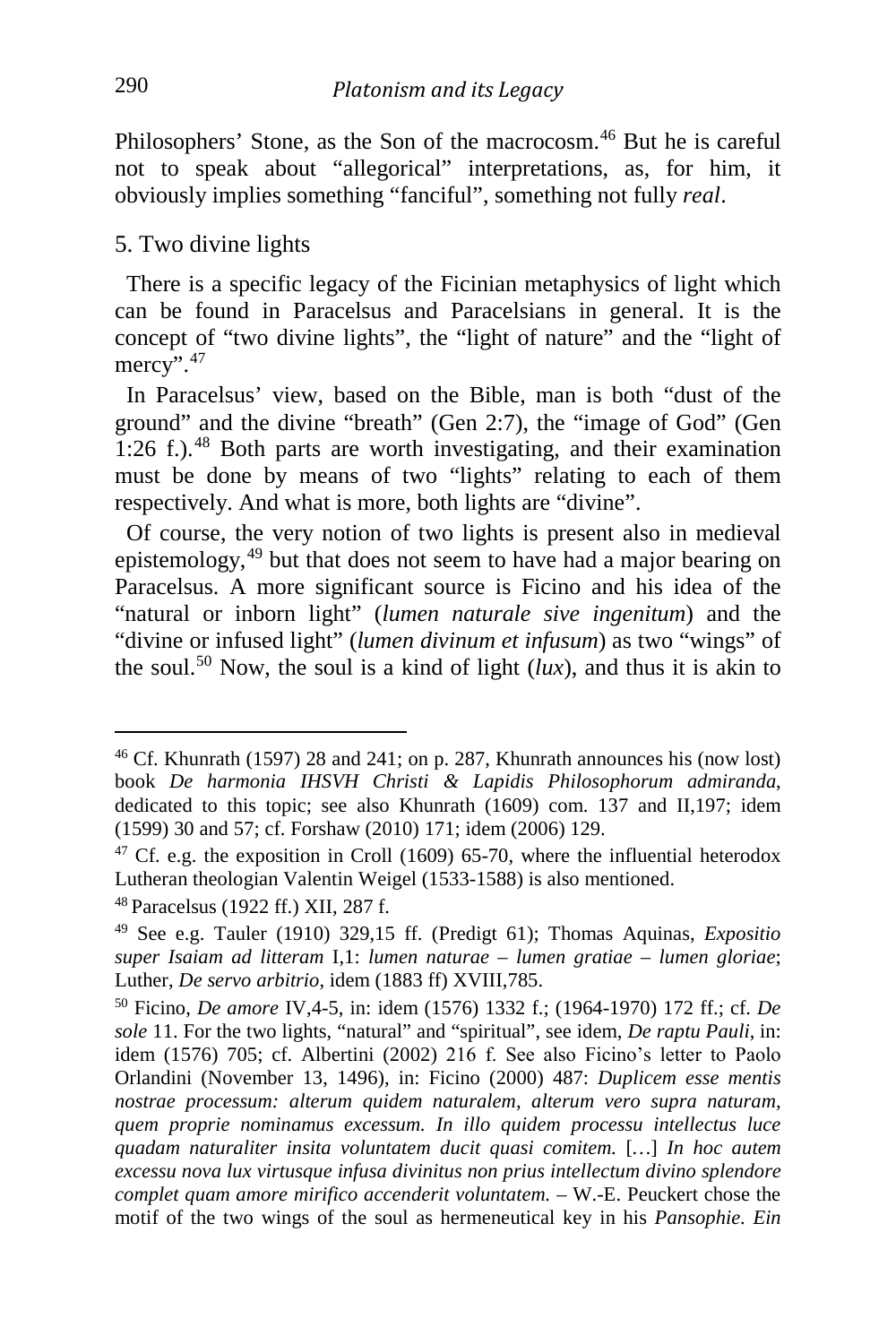stars. Similarly to stars, it has its own "inborn light" as well as the other, divinely infused light.<sup>[51](#page-11-0)</sup> As the visible light illuminates our bodily eyes, so the invisible light illuminates the "inner eyes of the soul".<sup>[52](#page-11-1)</sup> And both lights stem from the Sun, both the visible and the invisible, intelligible and divine light, residing, as Ficino remarks, "in the very soul of the Sun".

 Therefore, Ficino's theory implies that the two "lights" are not just a metaphorical description of two modes of knowledge, but real manifestations of divine light which are present on both the macrocosmic and the microcosmic level. Ficino's favoured image for the synergy of the two realms is the "eye" because, for him, its act of seeing results from the cooperation between the outer light rays and the inner visual rays emitted from the eye.<sup>[53](#page-11-2)</sup>

 Similarly, for Paracelsus, the "light of nature" does not simply mean "reason". The light of nature is both an inner and outer reality,  $54$  a concept that seems intelligible only inside the Ficinian metaphysical structure.

 In fact, not everyone among the followers of Paracelsus understood the "light of nature" exactly this way. For example, the heterodox Lutheran theologian and Paracelsian, Valentin Weigel (1533-1588), who also influenced Khunrath, identified the light of nature simply with reason. But for Khunrath, the "light of nature" is by no means a mere metaphor for the "light of reason". The divine light is manifested everywhere in the – as he says – "sparks of divine justice", which twinkle in the "three divine books", nature, the Holy Scripture, and the conscience of man<sup>[55](#page-11-4)</sup> – so not, primarily, in reason. "The oil of the Holy Spirit for the lamps of your minds," as Khunrath remarks, is ignited "by the light of the Father of Lights"<sup>[56](#page-11-5)</sup> – but also "the light of nature" is of divine origin.[57](#page-11-6) Thus Khunrath writes in his *Amphitheatre*:

<span id="page-11-6"></span><sup>57</sup> Cf. Khunrath (1599) 23.

*Versuch zur Geschichte der weissen und schwarzen Magie* (1936)*,* in which he was also using it to interpret Paracelsus and Paracelsians.

<span id="page-11-0"></span><sup>51</sup> Ficino, *De lumine* 15.

<span id="page-11-1"></span><sup>52</sup> Ficino, *De sole* 11.

<span id="page-11-2"></span><sup>53</sup> See e.g. Ficino, *De sole* 2; idem, *De amore* II,2, in: Ficino (1576) 1324.

<span id="page-11-3"></span><sup>54</sup> Cf. Pagel (1979) 58 ff.

<span id="page-11-4"></span><sup>55</sup> Khunrath (1609) com. 35.

<span id="page-11-5"></span><sup>56</sup> Khunrath (1609) com. 57, cf. ibidem com. 78 etc.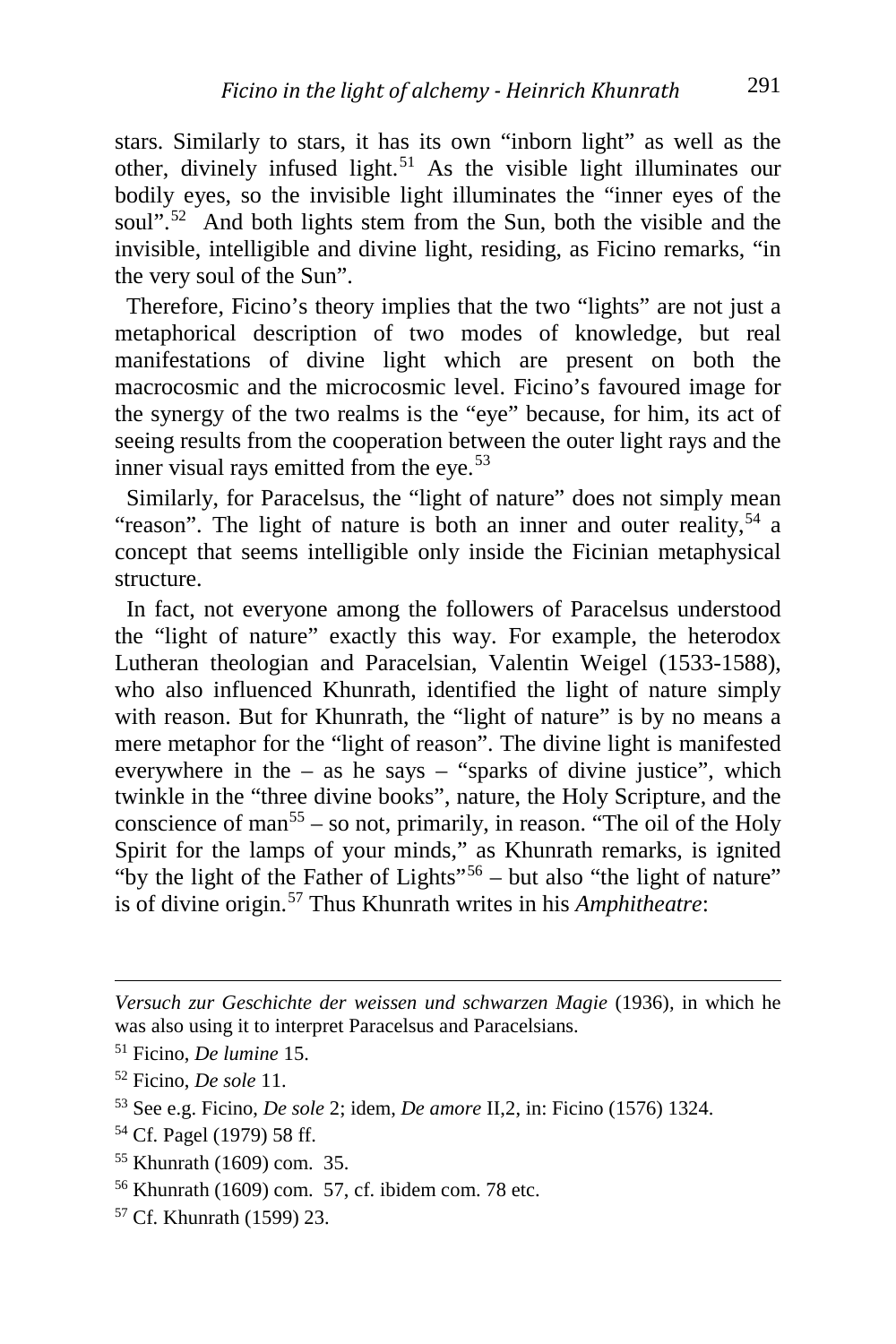#### *Amphitheatrum* com. 89[58](#page-12-0)

How pleasant it is to behold this eternal and immense light by the eyes of mind, to grasp it with the mind! How pleasant it is to comprehend this uncreated and incarnated light through faith in the Saviour, to see created light in angels, to admire its radiance in the macrocosmic light of nature, in heavenly bodies and to awaken its radiance in the microcosmic soul and to see this […] in the blessed Stone, the Sun of the Philosophers!

 Even though reason is a reflection of the "light of nature", it is not identical with it. All of nature is illuminated by God who is fire and spirit. *Ruach Elohim*, the "Divine Spirit", is the giver of living forces, "radiating and luminous".<sup>[59](#page-12-1)</sup> So, as for Ficino, the light of nature is also the life of the world, the light which "has always been searched for by all lovers of divine and natural secrets since the beginning of the world"

 This light illuminates those who study nature, and only those who are illuminated by God can understand the light of truth in nature. $60$  The "light of nature" is, indeed, everywhere. Even metals contain "tinging sparks and rays of the light of nature" which can be released when the metals are transformed into their primal matter.<sup>[61](#page-12-3)</sup> In the created world, it is fire that refers to the Divine, not only symbolically, but also practically, "natural-chymically", in the words of Khunrath, because it "opens the light of nature to us".

#### *Von hylealischen Chaos* 67

Truly, nature is the most wise, self-moving, self-animating, the mightiest and wonderworking light and fire, the mighty spirit or spiritual power, flowing from the most wise, eternal, living, almighty and wonderful triune God (who is fire and spirit) …

So, we are coming back to the motif with which we started, when Khunrath claims:

i,

<span id="page-12-0"></span><sup>58</sup> Cf. ibidem com. 261.

<span id="page-12-1"></span><sup>59</sup> Khunrath (1609) com. 134.

<span id="page-12-2"></span><sup>60</sup> Cf. Khunrath (1609) "Epilogue", II,216; idem (1597) 69 f., 67 f., 71; cf. Töllner (1991) 119 f. and 220.

<span id="page-12-3"></span><sup>61</sup> Khunrath (1597) 317 f.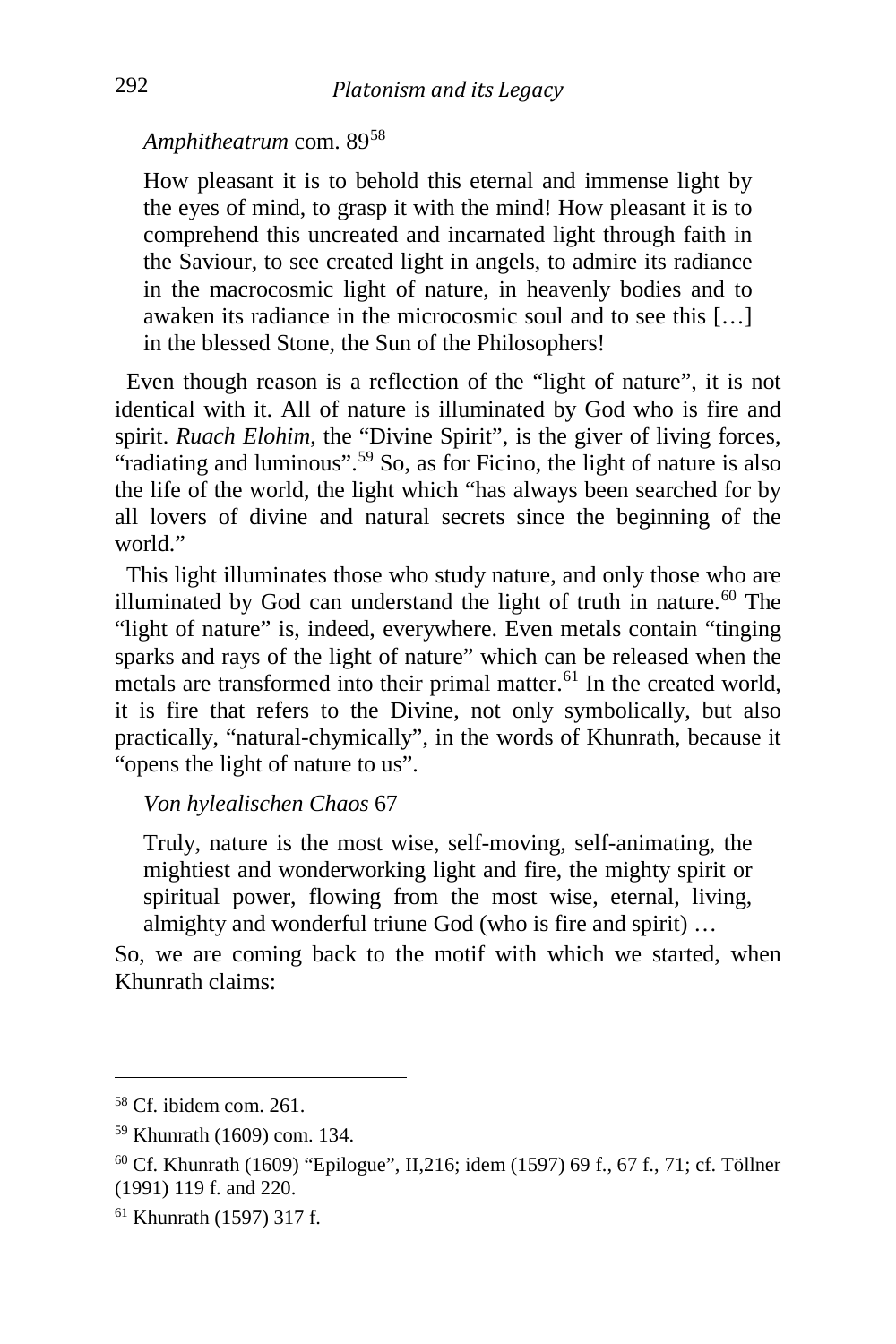#### *Von hylealischen Chaos* 299 f.

Those who have not diligently studied fire, that alchemically teaches everything in the laboratory, remain blind in both natural and supernatural secrets of the light of nature…[62](#page-13-0)

#### 6. Conclusion

 Even though other specific theoretical points of contact between Heinrich Khunrath and Marsilio Ficino may exist, the most fundamental and important link is, I believe, the metaphysics of light. I have argued that Khunrath knew and accepted Ficino's concept of light as divine and of the Sun as radiating source of the divine animating light in this world. Furthermore, Khunrath's use of burning mirrors as sources of "living fire", so important in his alchemy, must be seen and interpreted against this backdrop. Similarly, the specific notion of the "light of nature", as used by Khunrath and other Paracelsians, becomes more understandable on the grounds of Ficino's metaphysics and epistemology of light.

### Bibliography

Croll, Oswald (1609), *Basilica Chymica*, Frankfurt a.M.

Ficino, Marsilio (1576), *Opera omnia*, Basel (reprint Torino 1962).

- -------- (1964-1970), *Théologie platonicienne*, I–III, ed. and transl. R. Marcel, Paris.
- -------- (1998), *Three Boooks on Life. A Critical Edition and Translation with Introduction and Notes*, ed. and transl. C. V. Kaske, J. R. Clark, Tempe (AZ).
- -------- (2000), *Marsilio Ficino. The Philebus Commentary. A Critical Edition and Translation*, ed. M. Allen, Tempe, AZ.
- Khunrath, Heinrich (1597), *Von hylealischen, das ist primaterialischen catholischen oder algemeinen natürlichen Chaos … alchymisch und rechtlehrende philosophische Confessio*, Straßburg.
- -------- (1599), *Magnesia catholica philosophorum*, Magdeburg.
- -------- (1608), *De igne magorum philosophorumque secreto externo et visibili*, Straßburg.

<span id="page-13-0"></span><sup>62</sup> Khunrath (1597) 299 f.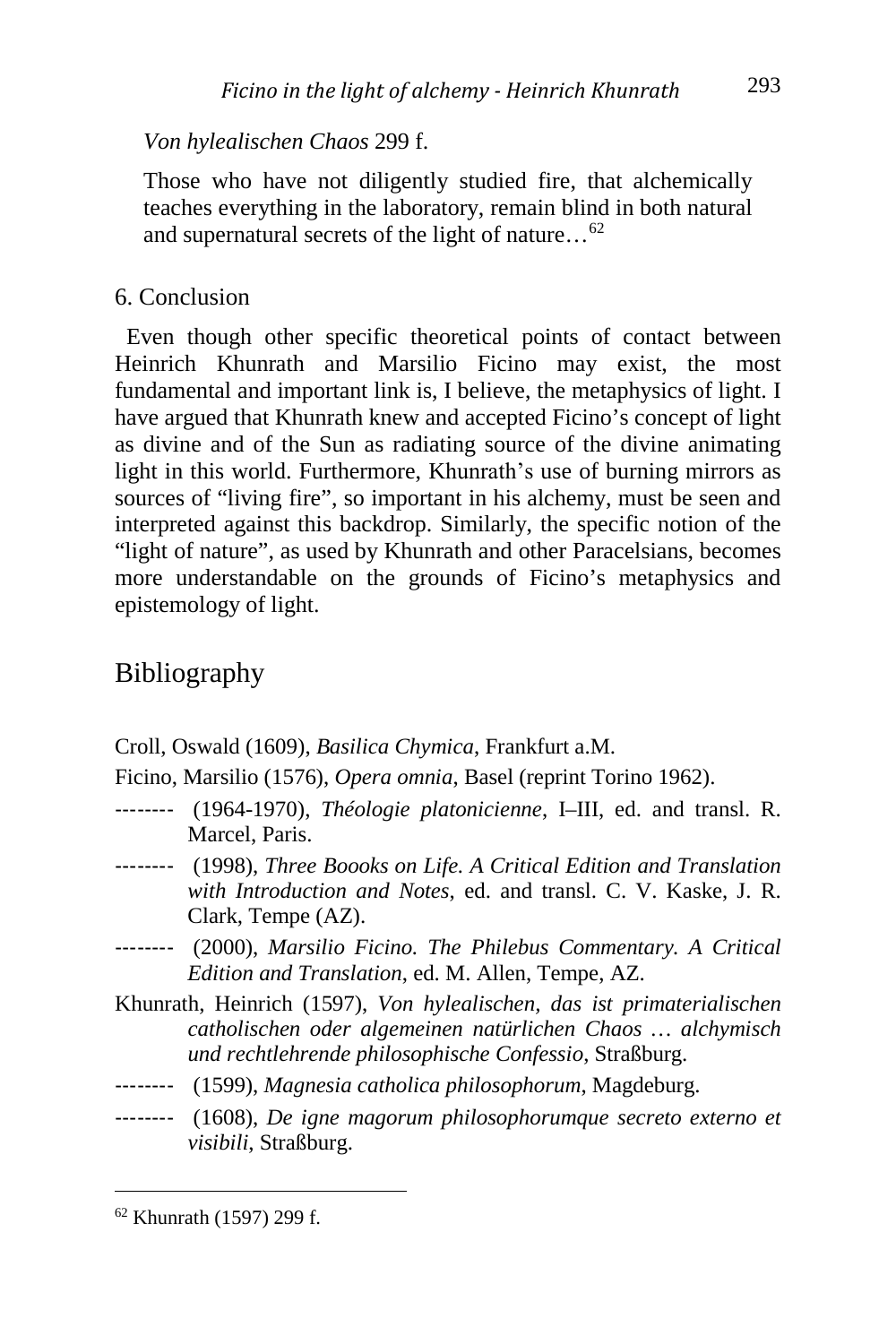- Khunrath, Heinrich (1609), *Amphitheatrum Sapientiæ Æternæ, Solis Veræ: Christiano-Kabalisticum, Divino-Magicum, nec non Physico-Chymicum, Tertriunum, Catholicon*, Hanau.
- -------- (1615), *Wahrhafftiger Bericht vom philosophischen Athanore*, Magdeburg.
- Luther, Martin (1883 ff), *D. Martin Luthers Werke, 80 vols, Weimar.*
- Paracelsus (1922 ff.), *Sämtliche Werke. Medizinische, naturwissenschaftliche und philosophische Schriften*, ed. Karl Sudhoff, München - Berlin.
- Tauler, Johannes (1910), *Predigten*, ed. Johannes Vetter, Berlin.

#### **Translations**

- Ficino, Marsilio (1576), *Opera omnia*, Basel (reprint Torino 1962).
- -------- (1964-1970), *Théologie platonicienne*, I-III, ed. and transl. R. Marcel, Paris.
- -------- (1998), *Three Boooks on Life. A Critical Edition and Translation with Introduction and Notes*, ed. and transl. C. V. Kaske, J. R. Clark, Tempe (AZ).
- -------- (2000), *Marsilio Ficino. The Philebus Commentary. A Critical Edition and Translation*, ed. M. Allen, Tempe, AZ.
- -------- (2010), *All Things Natural. Ficino on Plato's Timaeus*, transl. Arthur Farndell, London.
- Khunrath, Heinrich (2017), *Divadlo věčné Moudrosti*, transl. J. Hlaváček, comm. V. Karpenko, I. Purš, M. Žemla, Prague.

#### Secondary sources

- Albertini, Tamara (2002), Intellect and Will in Marsilio Ficino. Two Correlatives of a Renaissance, in: J. B. Allen, V. Rees, M. Davies (eds.), *Marsilio Ficino. His Theology Hiss Philosophy, His Legacy*, Leiden, 203-225.
- Allen, Michael J. (1982), Ficino's Theory of the Five Substances and the Neplatonists' Parmenides, in: *The Journal of Medieval & Renaissance Studies* 12, 19-44.
- -------- (1994), *The Platonism of Marsilio Ficino. A Study of his ,Phaedrusʻ Commentary, its Sources and Genesis*, Berkeley.
- Faivre, Antoine (2000), *Theosophy, Imagination, Tradition. Studies in Western Esotericism*, Albany.